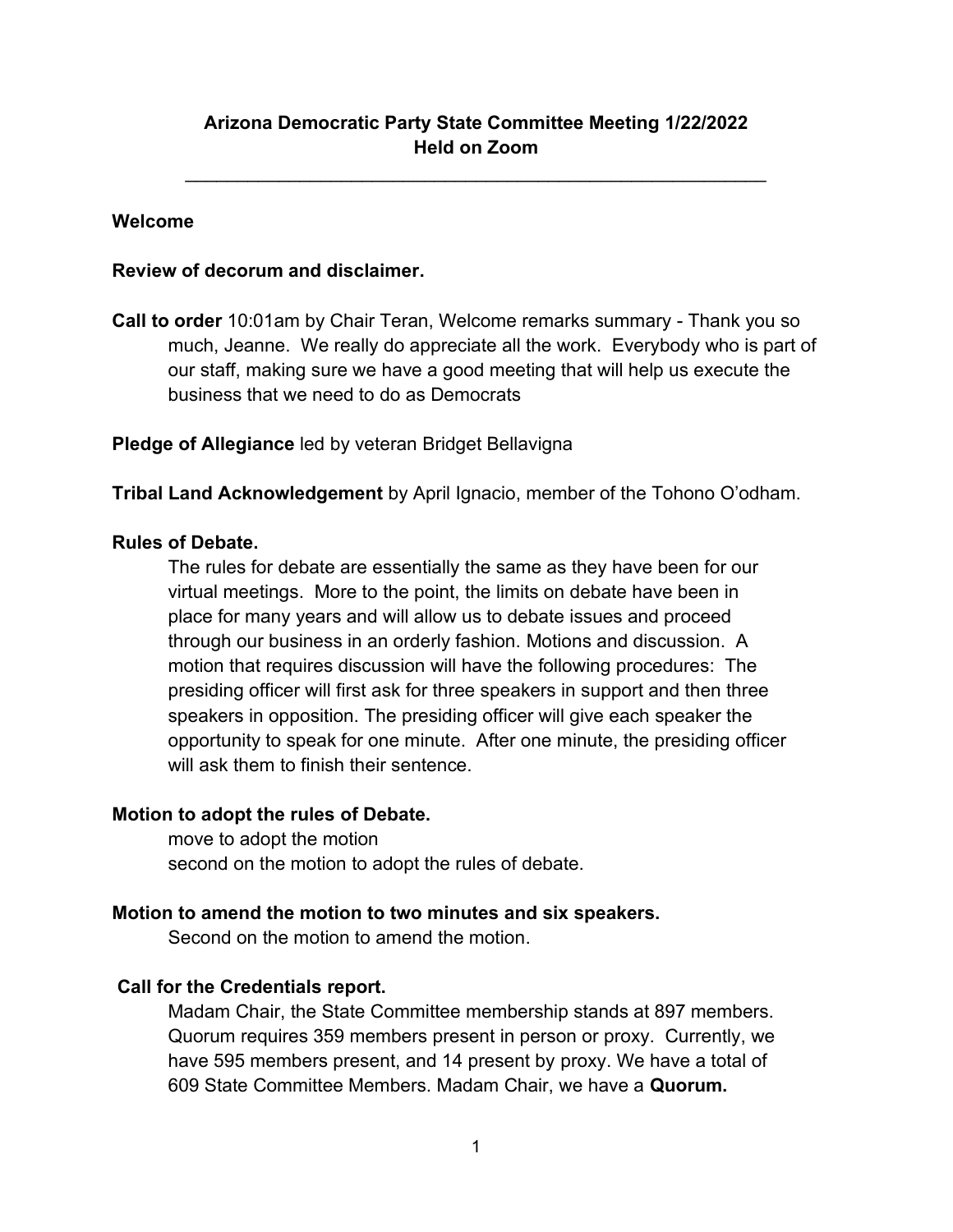#### **Vote on the motion to amend the motion passes 305-152.**

Vote on the motion on the floor- The rules of debate will be amended to two minutes each pro and con, with six speakers con.

#### **Vote on the rules of debate passes 347-115.**

#### **Moment of Silence for those Democrats recently passed.**

Chair Teran- Arizona along with our progressive partners we have fought for years to build our foundation and own the power that comes with being a battleground state. So, we must honor and remember the Democrats who entrusted their time, their talent their treasure with the expectation that we would lead. So please, if you could join me in a moment of silence as we remember these changemakers who will forever be in our hearts.

#### . **Chairs' Report-Raquel Teran.**

I want to start off with recognizing that today is the  $49<sup>th</sup>$  anniversary of Roe vs. Wade and the Supreme Court has made it clear that our right to on abortion is at greater risk than ever before. We want to honor those who fought so that we have the right to choose and remain committed to that fight. 17 months ago, we lost our home, and I know we all remembered what it felt like to learn that the building that housed our headquarters was destroyed. It was devastating. That's why I'm so excited to join you today from our new home, the Arizona Democratic Party headquarters. A new headquarters isn't the only thing we have to celebrate. As we head into the 2022 election, Arizona is once again a battleground state, and we must expand our 2020 wins to every level of government, and to every corner of the state. It is not enough to talk to voters during the months before the election. We can't put our head in the sand, but let me be clear, this is -- there is -- there is a path to a Democratic majority. to win here in Arizona, we need to earn and keep the support of a diverse coalition of voters. Look how incredibly close our wins in 2020 were, and this November races will be close too. This brings us to the elephant in the room. Senator Sinema voted to protect a rule that is not in our Constitution, the filibuster. And while our party is a true coalition, there's room for disagreement on policy and this issue we have been consistent and vocal over the last year. This morning the executive board of the Arizona Democratic Party met, and we did, in fact, vote to formally censure Senator Sinema. We must focus, and we cannot let our disappointments overshadow the difference between Democrats -- the difference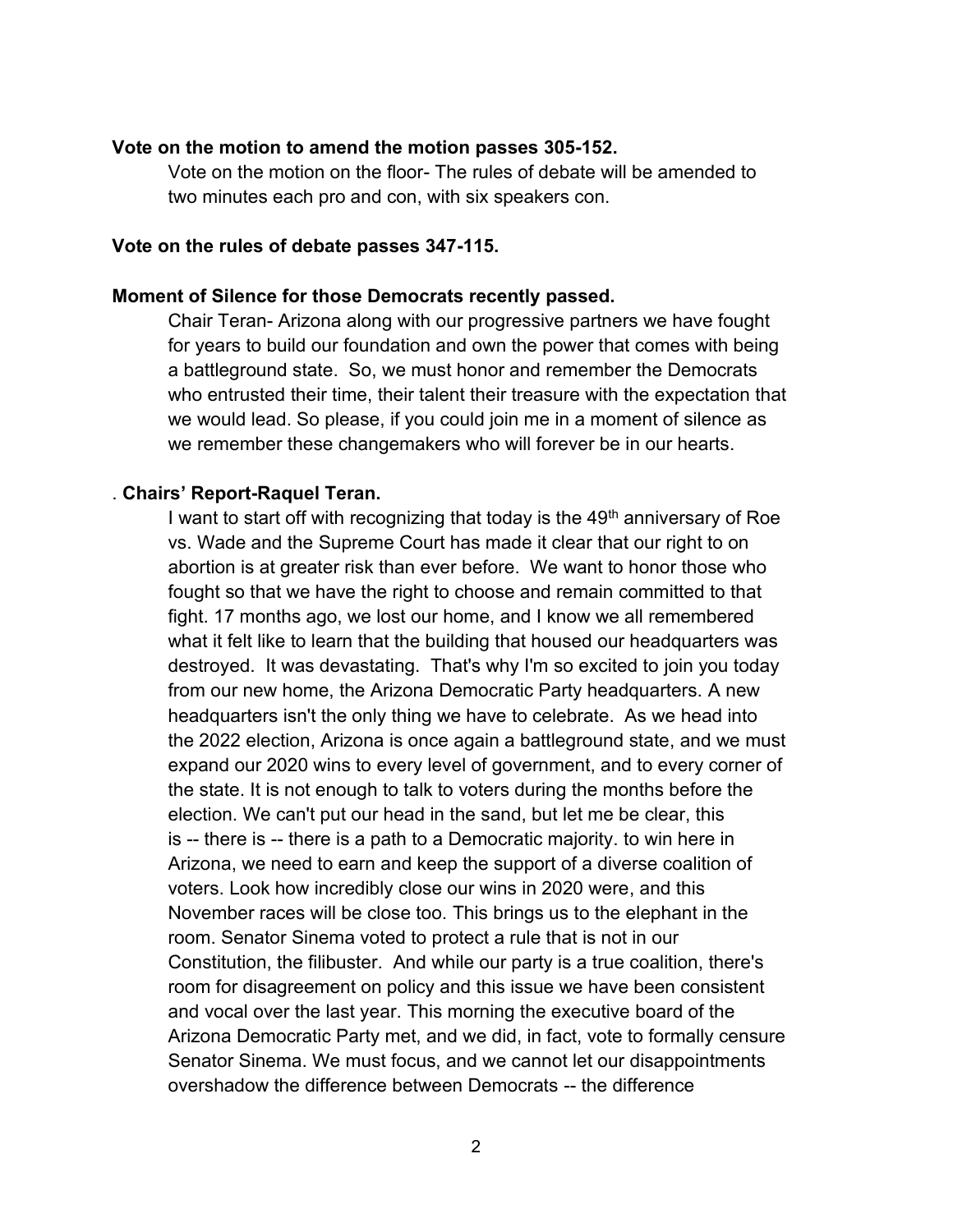Democrats have made in everyday lives of Arizonans. I will say it again, I believe that organizing in our new American electorate is the key to growing our Democratic base and doing so would not be possible without every single one of you.

#### **Executive Director's Report by Charlie Fisher.**

You just heard from the Chair about our exciting new home and commitment to engaging throughout the redistricting process and a small sampling of President Biden and Democrats at the federal level. I could not be more excited about Project 15/30 and the foundation we established in 2021. In a short time, our Project 15/30 team has recruited and trained hundreds of volunteers, made over 15,000 phone calls, and in just the first few weeks of 2022, we hosted the statewide opportunities to connect with the 20,000 voters who left the Arizona Republican Party since January  $6<sup>th</sup>$ , 2021. We know that we have our work cut out for us, and we have our fair share of challenges in 2022, but I can honestly say that I could not be more grateful to be an Arizona Democrat at this moment in history. We have some of the most empowered and influential voters in this country. We have the power, collectively, to help retain majorities at the federal level and change the balance of power here at home in one single election. Please join us. Let's focus on the opportunity. Let's commit to the work and let's continue to move Arizona in the direction that we all know we can go.

#### **Update from Elections Director Franny Sharpe.**

While the maps that were passed late last month are far from perfect, they do provide pathways to Democratic majorities in the state and congressional delegation. That was far from a guaranteed outcome and the fact that we do have maps that provide those pathways to majorities is a testament to the work of everybody in this room. Although far from perfect they do provide pathways to Democratic majorities, and we feel confident that through the decade, this map will become more and more favorable to Democrats across Arizona. We should all be proud of their fantastic work, and we owe them a huge thank you. Thank you, everyone! Onward to November!

### **Update from ADLCC Executive Director Liz Luna.**

We will need you. We will need you to be ready to knock on doors, make calls, donate to both the ADLCC and our legislative candidates. Here is our commitment for 2022. We will continue to build campaign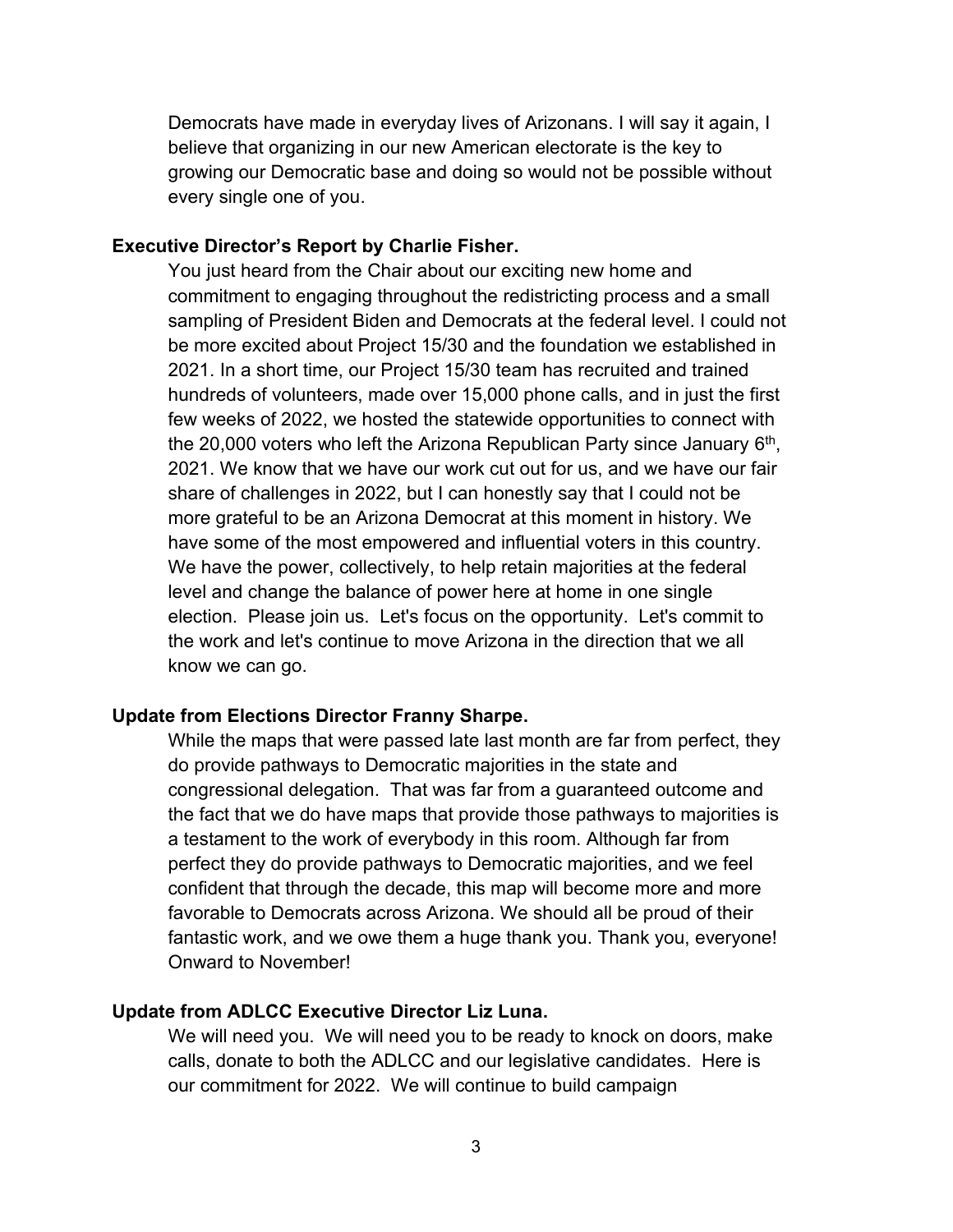infrastructure that will focus on building our connections with our supporters to also support a data-driven campaign strategy, and as we know, polling is not perfect, but we will find a solution to be able to connect with our voters and their values. So today, I ask you all to join me by donating to our efforts at the ADLCC. You can visit us at ADLCC.com, or also helping us organize around our legislative candidates across this state. We need you all because we are so close to a majority. Thank you.

## **Update from the Mission for Arizona Coordinated Campaign Sean McEnerney and Lorenza Ramirez. Video**

We are so excited to be talking with y'all in the beginning of the election year as our campaign continues to build up and get ready for the midterm This will be an incredibly interesting election from the top of the ballot and on down. We are looking forward to working with y'all as we grow our campaign this year. Thank you so much. Happy election year, and we'll see you soon.

#### **Remarks from Majority leaders Rep. Bolding and Sen. Rios.**

Democrats inside and outside of the chamber will never stop fighting for our values. We must be united to ensure we get the Arizona we want and the Arizona we need. Democrats will never stop fighting to ensure that Arizonans have the best quality of life possible. Thank you, and let's work toward a Democratic majority!

#### **Video- Shout out to our Legislators.**

Thank you to everyone who worked hard to elect Democrats. This past legislative session should have been focused on COVID recovery, but instead the GOP majority used it to attack education funding. We have the momentum to flip Arizona in the upcoming election.

### **Remarks from Congressman Tom O'Halleran. Video**

Arizona is a front-line state. This is a battle for the majority in Congress. As the leadership has informed me time and time again, we must win it.

#### **Remarks from Congressman Greg Stanton. Video**

As proud as I am of the work we have done, all of us know the work is not finished. Our vote, the foundation of our democracy is under attack. Arizona Democrats, we have a tough task ahead because the road to protecting our democracy starts with Democrats winning elections in 2022. You got it done in 2020, But we must do it one more time in 2022.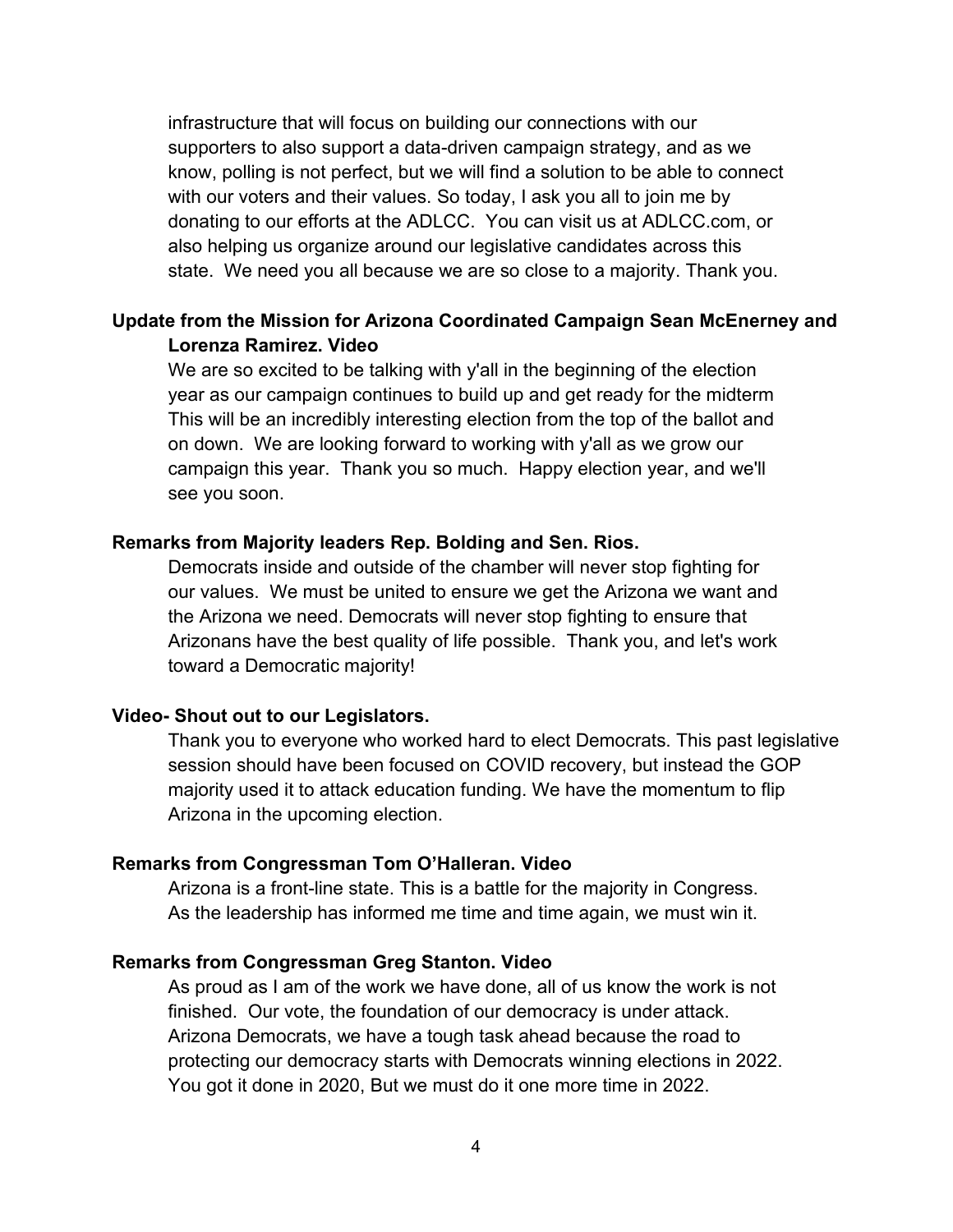### **Remarks from Secretary Katie Hobbs. Video**

I never back down when things get tough. No matter the challenge, I will always stand up for what's right. We have all seen firsthand over this past year, that our state government is being run by a group of conspiracy theorists that out of touch with everyday Arizonans and the issues that matter most.

### **Remarks from Aaron Lieberman. Video**

I want an Arizona that works for everyone. That's the opportunity that we have, we can do it if we seize this moment. We've got to try new approaches to education, to healthcare, to ensuring that we have clean air and water and a booming economy, that will help every Arizonan be successful.

#### **Remarks from Marco Lopez. Video**

We need a governor who is going to restore that promise of Arizona and fight for working families, across our state, like mine, who are just trying to build a better future for themselves. I believe in the promise of Arizona and that it is still possible to achieve, but sadly for far too many people, that promise is out of reach.

### **Remarks from Rep. Reginald Bolding. Video**

We can use our voice at this time, in this moment, to speak out against injustice. Elected leaders should win on the strength of their ideas, not their ability to gain the system. Voters should pick their politicians. Politicians should not pick their voters.

### **Remarks from Adrian Fontes. Video**

Thank you for not just keeping the faith but making Arizona a better place. We have moved the chains forward and we are going to keep doing so. We've got the right policies. We've got the right candidates and we have the right gumption and fight.

### **Remarks from Kris Mayes. Video**

There is so much at stake in 2022. We've got to protect our reproductive rights. We must fight for our democracy, and we must fight for Arizona's future.

### **Remarks from Diego Rodriguez. Video**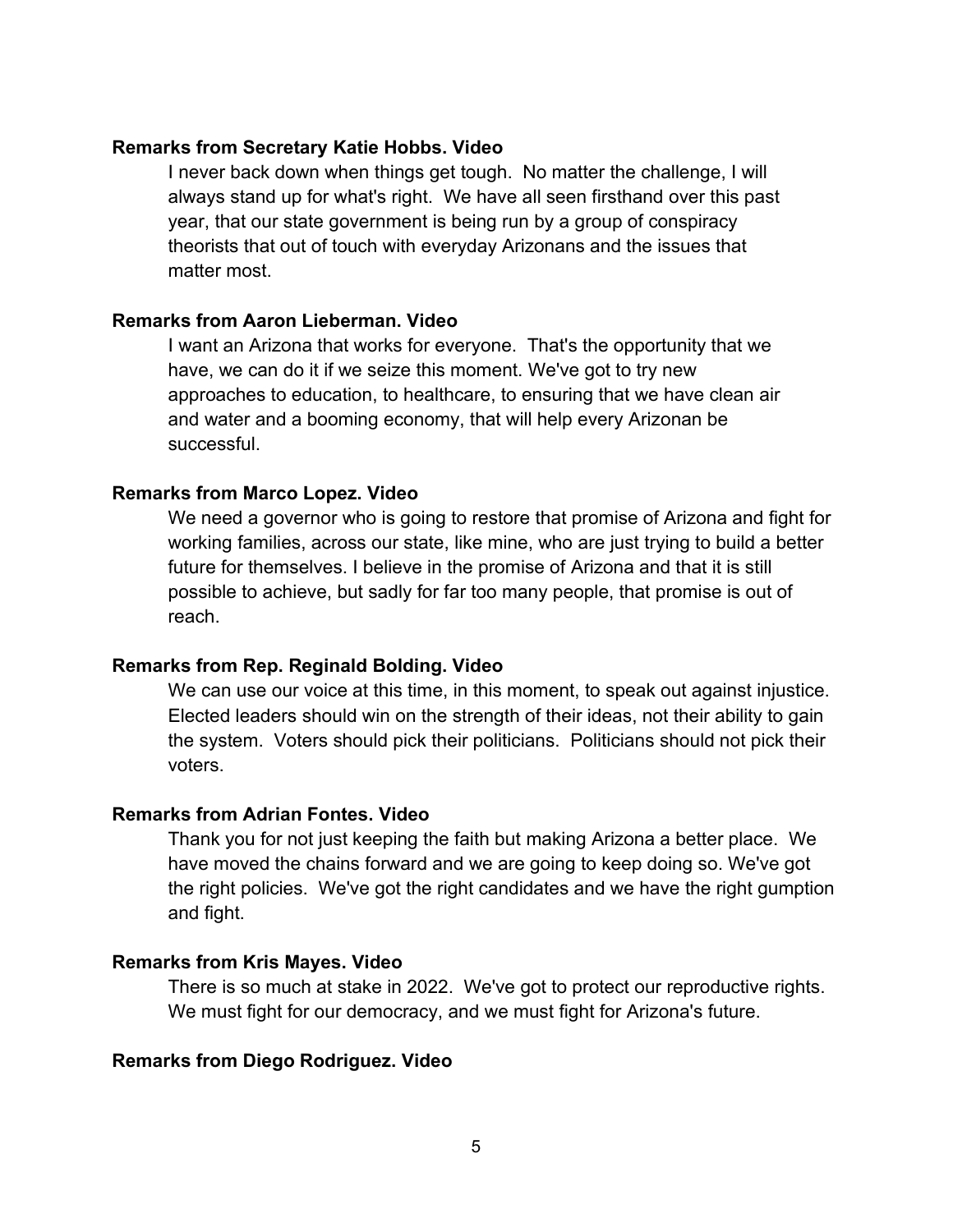We need to take action to defend our democracy. As a lifelong Democrat, I stood by my values for my entire adult life and I'm advocating for our values, our shared values, even when no one was looking and even when it didn't directly benefit me.

## **Remarks from Martin Quezada. Video**

I have spent my entire life living in Arizona and fighting for our shared values of healthcare for full, fully funded public education and affordable housing. For too long, the people of Arizona haven't had a voice at the table when it comes to the management of our state finances. It's time we change that. And it's time that we all had a say in managing, investing, and protecting our taxpayer dollars.

## **Remarks from Sandra Kennedy. Audio**

With the goal of making Arizona the solar capital of the world, with sustainable jobs that pay well, and huge economic development benefits, feet dragging on retiring pollution sources of this magnitude is unacceptable.

### **Remarks from Jonathon Hill. Video**

I believe more people with science and engineering backgrounds should run for public office, and that's the primary thing I would hope to bring to the Commission by adding an engineer and scientist's perspective to their decision-making process.

# **Minutes- Approved as distributed.**

**Treasures Report by Rick McGuire.** Confidential

**Five-minute break-Return to meeting at 12.46pm.**

**Bylaws changes presented by Rules Chair Anne [Greenberg](mailto:rules@azdem.org)**. Code of Conduct and suggest bylaw changes. Motion to Adopt. **Vote taken; 199-264 the report has not been accepted**.

**Resolutions** Chair Rina Wojck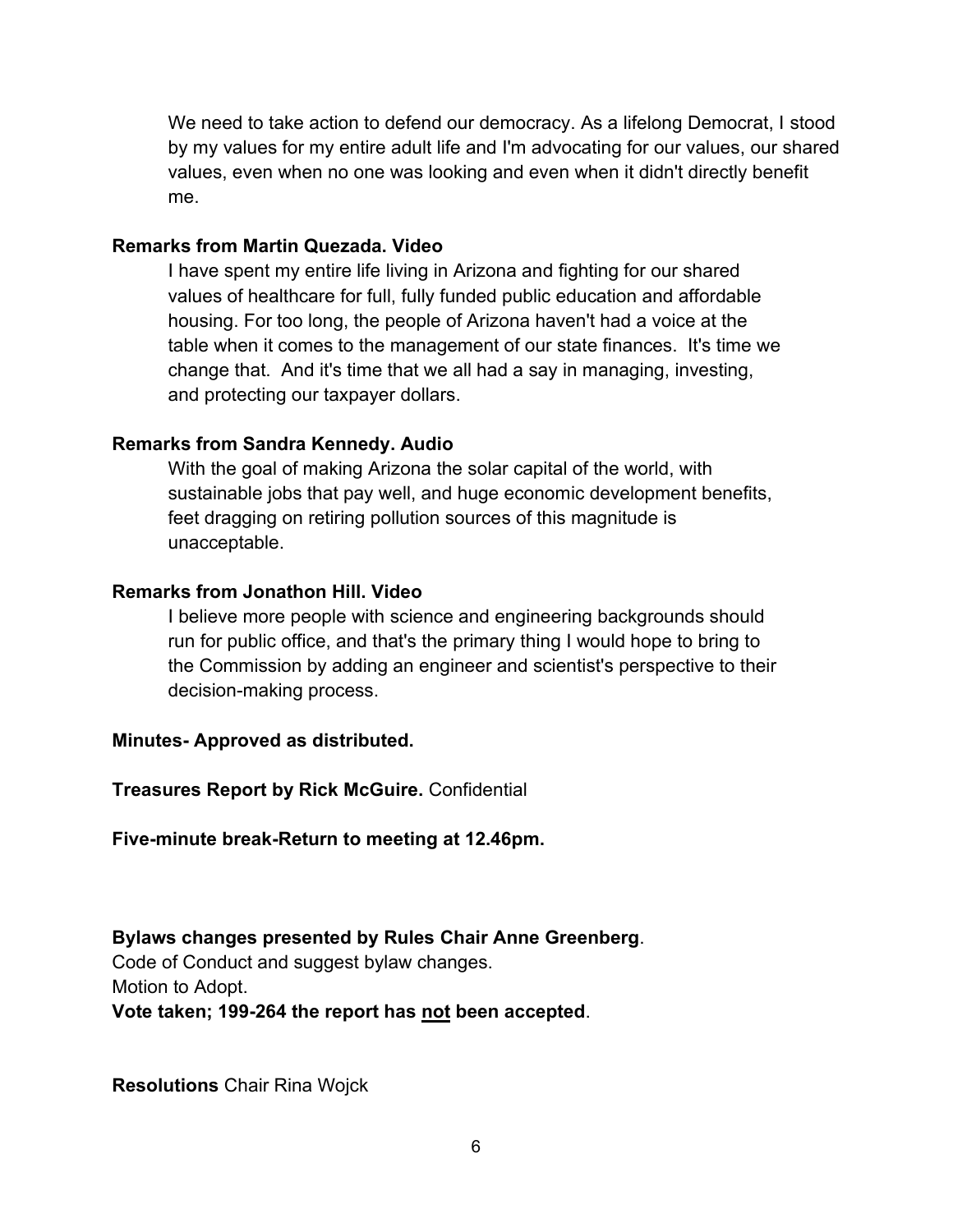- 1. Go Solar resolution.
- 2. Privatization of Medicare (DCE)
- 3. Indigenous Land and original steward acknowledgment
- 4. Arizona Voting Rights

### **Motion**

to adopt all four in a slate.

## **Motion**

to pull Privatization of Medicare for discussion.

## **Motion**

to pull Arizona Voting rights for discussion.

## **Motion**

to approve Go Solar and Indigenous land and original steward acknowledgement.

**Go Solar and Indigenous Land and original steward acknowledgment.** Adopted unanimously.

**Rules of Debate- review by Jeanne Lunn.**

## **Resolution- Privatization of Medicare (DCE).**

Adopted by Acclamation.

## **Resolution-Arizona Voting Rights.**

Adopted by Acclamation**.** 

# **Update from 15/30 Deputy Organizing Director Lauren Burson.**

I'm excited to introduce you to our newest voter registration program called Hair Care. The idea behind Hair Care is to partner with our local stylists and barbers and cosmetologists to help folks get registered to vote while they get their haircut. We have a program that allows you to text your own hair stylist or friends or people that are in your phone's contact list and ask them to text their barber or if you are texting your hair stylist to ask them to. So to get started, step one is simply to download the app. It's called Impactive, fill out your account information and look for your confirmation in your email and you are ready to start texting. We are always open and welcome, and we are very fortunate and grateful to get to work to all of you. I know this can be really difficult, but you make it all worth it and we are going to win. We'll win this year and it's all the hard work and sacrifice will be worth it. So thank you.

# **Elections-Secretary.**

Floor opened for Nominations. Nomination of Lisa Sanor by Roberto Reveles. Call for other nominations from the floor.